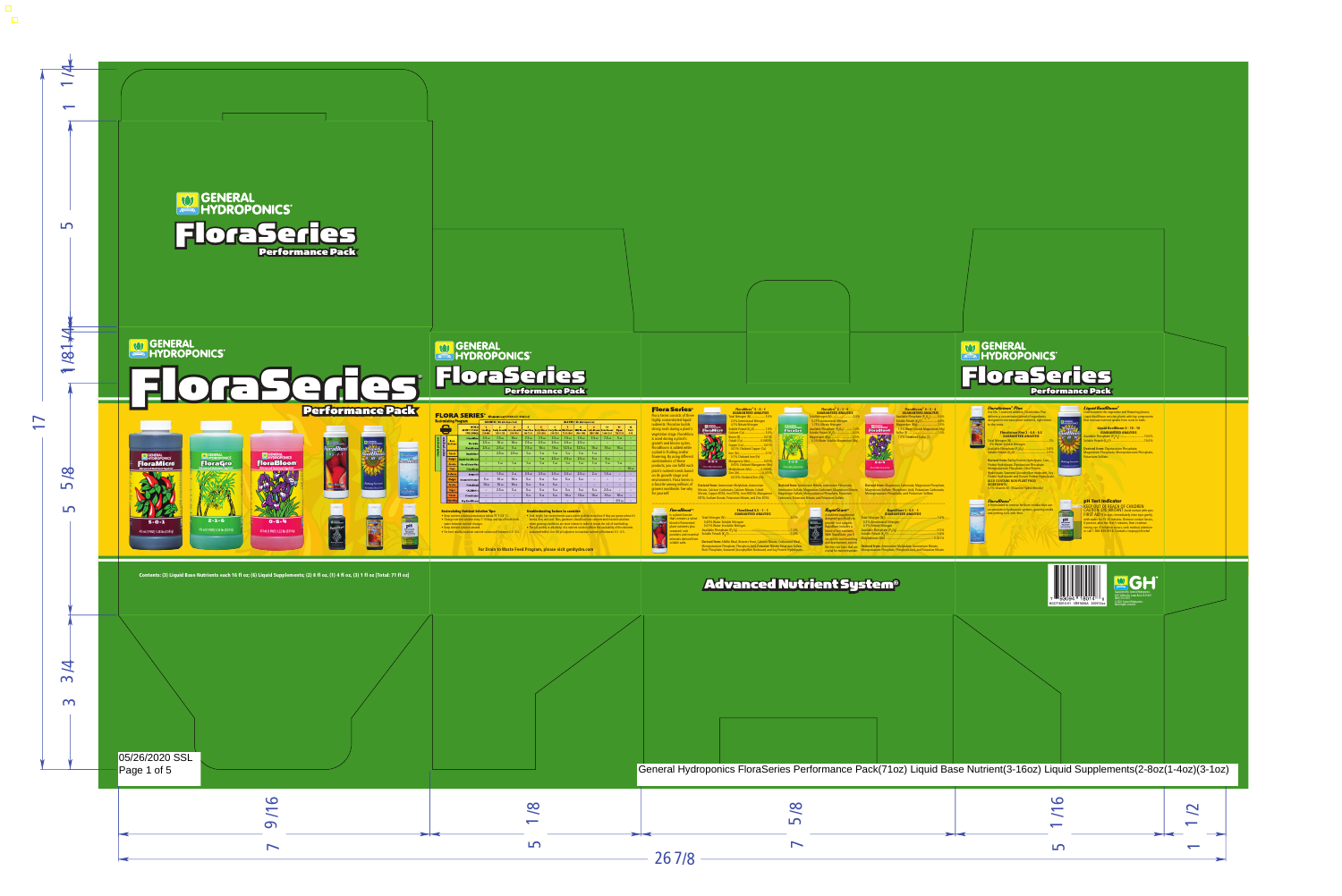



Contents: (3) Liquid Base Nutrients each 16 fl oz; (6) Liquid Supplements; (2) 8 fl oz, (1) 4 fl oz, (3) 1 fl oz [Total: 71 fl oz]

05/26/2020 SSL Page 2 of 5

General Hydroponics FloraSeries Performance Pack(71oz) Liquid Base Nutrient(3-16oz) Liquid Supplements(2-8oz(1-4oz)(3-1oz)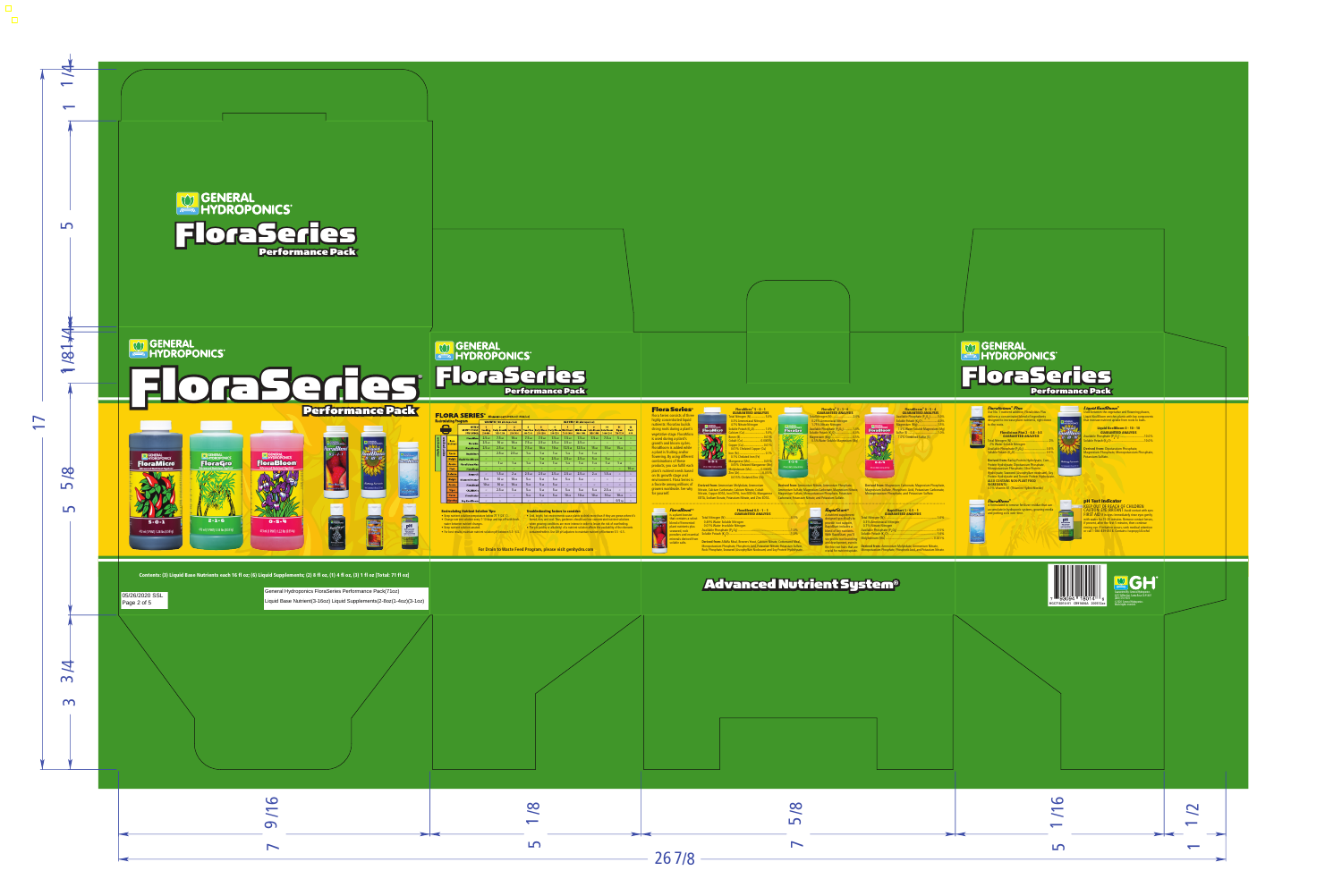## GENERAL<br>HYDROPONICS® FloraSeries Performance Pack

#### **FLORA SERIES<sup>®</sup> All amounts per 3.79 Liters (1 US Gallon)**

| <b>Recirculating Program</b> |         |                                | <b>GROWTH (18h photoperiod)</b>                     |                            |                                                    | <b>BLOOM</b> (12h photoperiod)      |                                    |                                                           |                       |                    |                                               |                              |                                      |                                |                                |
|------------------------------|---------|--------------------------------|-----------------------------------------------------|----------------------------|----------------------------------------------------|-------------------------------------|------------------------------------|-----------------------------------------------------------|-----------------------|--------------------|-----------------------------------------------|------------------------------|--------------------------------------|--------------------------------|--------------------------------|
|                              |         |                                | WEEK #<br><b>GROWTH STAGE:</b><br><b>PPM RANGE:</b> | <b>Seedling</b><br>350-400 | $\overline{2}$<br><b>Early Growth</b><br>1050-1350 | 3<br><b>Late Growth</b><br>950-1400 | A<br><b>Transition</b><br>900-1300 | s<br><b>Early Bloom Early Bloom Mid Bloom</b><br>950-1300 | G<br>950-1350         | 1000-1400          | $\mathbf{R}$<br><b>Mid Bloom</b><br>1000-1400 | 9<br>Late Bloom<br>1050-1400 | 10<br><b>Late Bloom</b><br>1000-1300 | 11<br><b>Ripen</b><br>750-1150 | 12<br><b>Flush</b><br>$0 - 50$ |
|                              |         |                                | <b>FloraMicro</b>                                   | 2.5 <sub>ml</sub>          | 7.5 <sub>ml</sub>                                  | 10 <sub>ml</sub>                    | 7.5 <sub>ml</sub>                  | 7.5 <sub>ml</sub>                                         | 7.5 <sub>ml</sub>     | 7.5 <sub>ml</sub>  | 7.5 <sub>ml</sub>                             | 7.5 <sub>ml</sub>            | 7.5 <sub>ml</sub>                    | 5 <sub>ml</sub>                | $\overline{ }$                 |
|                              | program | <b>Base</b><br><b>Nutrient</b> | <b>FloraGro</b>                                     | 2.5 <sub>ml</sub>          | 10 <sub>ml</sub>                                   | 10 <sub>ml</sub>                    | 7.5 <sub>ml</sub>                  | 2.5 <sub>ml</sub>                                         | 2.5 <sub>ml</sub>     | 2.5 <sub>ml</sub>  | 2.5 <sub>ml</sub>                             | $\sim$                       | $\tilde{\phantom{a}}$                | $\sim$                         |                                |
|                              |         |                                | <b>FloraBloom</b>                                   | 2.5 <sub>ml</sub>          | 2.5 <sub>ml</sub>                                  | 5 <sub>ml</sub>                     | 7.5 <sub>ml</sub>                  | 10 <sub>ml</sub>                                          | 10 <sub>ml</sub>      | 12.5 <sub>ml</sub> | 12.5 <sub>ml</sub>                            | 15 <sub>ml</sub>             | 15 <sub>ml</sub>                     | 15 <sub>ml</sub>               |                                |
| simple program               | expert  | <b>Roots</b>                   | <b>RapidStart</b>                                   | $\tilde{\phantom{a}}$      | 2.5 <sub>ml</sub>                                  | 2.5 <sub>ml</sub>                   | 1 <sub>ml</sub>                    | 1 <sub>m1</sub>                                           | 1 <sub>ml</sub>       | 1 <sub>m1</sub>    | 1 <sub>m1</sub>                               | 1 <sub>m1</sub>              | $\tilde{\phantom{a}}$                | $\sim$                         |                                |
|                              |         | <b>Weight</b>                  | <b>Liquid KoolBloom</b>                             | $\tilde{}$                 | $\sim$                                             | $\sim$                              | $\sim$                             | 1 <sub>m1</sub>                                           | 2.5 <sub>ml</sub>     | 2.5 <sub>ml</sub>  | 2.5 <sub>ml</sub>                             | 5 <sub>ml</sub>              | 5 <sub>ml</sub>                      | $\sim$                         |                                |
|                              |         | <b>Aroma</b>                   | <b>Floralicious Plus</b>                            | $\tilde{\phantom{a}}$      | 1 <sub>m1</sub>                                    | 1 <sub>m1</sub>                     | 1 <sub>ml</sub>                    | 1 <sub>m1</sub>                                           | 1 <sub>m1</sub>       | 1 <sub>m1</sub>    | 1 <sub>m1</sub>                               | 1 <sub>m1</sub>              | 1 <sub>m1</sub>                      | 1 <sub>m1</sub>                |                                |
|                              |         | <b>Flush</b>                   | <b>FloraKleen</b>                                   | $\tilde{\phantom{a}}$      | $\tilde{\phantom{a}}$                              | $\tilde{}$                          | $\tilde{\phantom{a}}$              | $\tilde{}$                                                | $\tilde{\phantom{a}}$ | $\tilde{}$         | $\tilde{\phantom{a}}$                         | $\tilde{\phantom{a}}$        | $\tilde{\phantom{a}}$                | $\tilde{\phantom{a}}$          | 10 <sub>ml</sub>               |
|                              |         | <b>Defense</b>                 | Armor Si                                            | $\tilde{}$                 | 1.5 <sub>ml</sub>                                  | 2 <sub>ml</sub>                     | 2.5 <sub>ml</sub>                  | 2.5 <sub>ml</sub>                                         | 2.5 <sub>ml</sub>     | 2.5 <sub>ml</sub>  | 2.5 <sub>ml</sub>                             | 2 <sub>ml</sub>              | 1.5 <sub>ml</sub>                    | $\sim$                         |                                |
|                              |         | Weight                         | <b>Diamond Nectar</b>                               | 5 <sub>ml</sub>            | 10 <sub>ml</sub>                                   | 10 <sub>ml</sub>                    | 5 <sub>ml</sub>                    | 5 <sub>ml</sub>                                           | 5 <sub>ml</sub>       | 5 <sub>ml</sub>    | 5 <sub>ml</sub>                               | $\tilde{ }$                  | $\tilde{}$                           | $\sim$                         |                                |
|                              |         | <b>Aroma</b>                   | <b>FloraBlend</b>                                   | 10 <sub>ml</sub>           | 10 <sub>ml</sub>                                   | 10 <sub>ml</sub>                    | 5 <sub>ml</sub>                    | 5 <sub>ml</sub>                                           | 5 <sub>ml</sub>       | $\sim$             | $\sim$                                        | $\tilde{}$                   | $\tilde{}$                           | $\sim$                         |                                |
|                              |         | <b>Vigor</b>                   | <b>CALIMAGic</b>                                    | $\tilde{}$                 | 2.5 <sub>ml</sub>                                  | 5 <sub>ml</sub>                     | 5 <sub>ml</sub>                    | 5 <sub>ml</sub>                                           | 5 <sub>ml</sub>       | 5 <sub>ml</sub>    | 5 <sub>ml</sub>                               | 5 <sub>ml</sub>              | 2.5 <sub>ml</sub>                    | $\sim$                         |                                |
|                              |         | <b>Flavor</b>                  | <b>FloraNectar</b>                                  | $\tilde{}$                 | $\tilde{}$                                         | $\tilde{}$                          | 5 <sub>ml</sub>                    | 5 <sub>ml</sub>                                           | 5 <sub>ml</sub>       | 10 <sub>ml</sub>   | 10 <sub>ml</sub>                              | 10 <sub>ml</sub>             | 10 <sub>ml</sub>                     | 10 <sub>ml</sub>               | $\overline{\phantom{0}}$       |
|                              |         | <b>Ripening</b>                | Dry KoolBloom                                       | $\tilde{}$                 | $\tilde{}$                                         | $\tilde{\phantom{a}}$               | $\sim$                             | $\sim$                                                    | $\sim$                | $\tilde{ }$        | $\tilde{ }$                                   | $\tilde{}$                   | $\tilde{}$                           | 0.5 <sub>tsp</sub>             |                                |

#### **Recirculating Nutrient Solution Tips:**

- Keep nutrient solution temperature below 75˚ F (24˚ C).
- Change nutrient solution every 7-10 days and top off with fresh water between nutrient changes.
- Keep nutrient solution aerated.
- For best results, maintain nutrient solution pH between 5.5 6.5.

#### **Troubleshooting factors to consider:**

• Arid, bright, hot environments cause plants to drink more than if they are grown where it's humid, dim, and cool. Thus, gardeners should use less-concentrated nutrient solutions when growing conditions are more intense in order to lessen the risk of overfeeding.

• The pH (acidity or alkalinity) of a nutrient solution affects the availability of the elements

contained within. Use GH pH adjusters to maintain nutrient pH between 5.5 - 6.5.

#### **For Drain to Waste Feed Program, please visit genhydro.com**

05/26/2020 SSL Page 3 of 5

General Hydroponics FloraSeries Performance Pack(71oz)

Liquid Base Nutrient(3-16oz) Liquid Supplements(2-8oz(1-4oz)(3-1oz)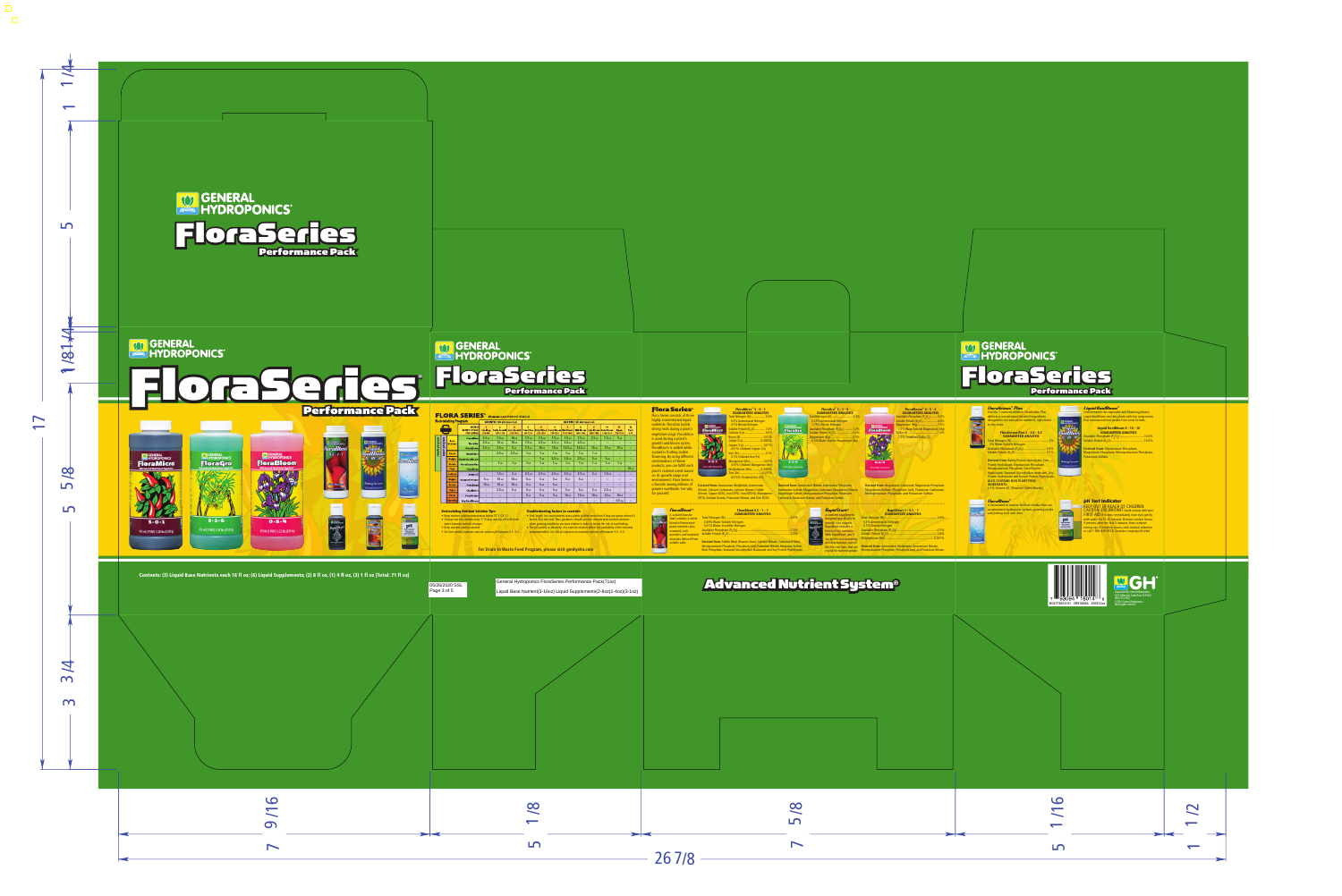#### Flora Series®

Flora Series consists of three highly concentrated liquid nutrients: FloraGro builds strong roots during a plant's vegetative stage. FloraMicro is used during a plant's growth and bloom cycles. FloraBloom is added while a plant is fruiting and/or flowering. By using different combinations of these products, you can fulfill each plant's nutrient needs based on its growth stage and environment. Flora Series is a favorite among millions of growers worldwide. See why for yourself.



#### FloraMicro® 5 - 0 - 1 GUARANTEED ANALYSIS

Total Nitrogen (N) .................. 5.0% 0.3% Ammoniacal Nitrogen 4.7% Nitrate Nitrogen Soluble Potash (K<sub>2</sub>O).............. 1.0% Calcium (Ca) .......................... 5.0% Boron (B).............................. 0.01% Cobalt (Co)....................... 0.0005% Copper (Cu).......................... 0.01% 0.01% Chelated Copper (Cu) Iron (Fe) ................................. 0.1% 0.1% Chelated Iron (Fe) Manganese (Mn).................. 0.05% 0.05% Chelated Manganese (Mn) Molybdenum (Mo) ........... 0.0008% Zinc (Zn)............................. 0.015% 0.015% Chelated Zinc (Zn)

**Derived from:** Ammonium Molybdate, Ammonium Nitrate, Calcium Carbonate, Calcium Nitrate, Cobalt Nitrate, Copper EDTA, Iron DTPA, Iron EDDHA, Manganese EDTA, Sodium Borate, Potassium Nitrate, and Zinc EDTA.

Magnesium Sulfate, Monopotassium Phosphate, Potassium

#### FloraGro® 2 - 1 - 6 GUARANTEED ANALYSIS

Total Nitrogen (N) .......................... 2.0% 0.25% Ammoniacal Nitrogen 1.75% Nitrate Nitrogen Available Phosphate (P<sub>2</sub>O<sub>c</sub>) .......... 1.0% Soluble Potash (K<sub>2</sub>O)............................. 6.0% Magnesium (Mg) ........................... 0.5% 0.5% Water Soluble Magnesium (Mg)



#### FloraBloom® 0 - 5 - 4 GUARANTEED ANALYSIS

| Available Phosphate $(P_2O_5)$ 5.0%   |  |
|---------------------------------------|--|
| Soluble Potash (K <sub>2</sub> O)4.0% |  |
| Magnesium (Mg) 1.5%                   |  |
| 1.5% Water Soluble Magnesium (Mg)     |  |
|                                       |  |
| 1.0% Combined Sulfur (S)              |  |

**Derived from:** Magnesium Carbonate, Magnesium Phosphate, Magnesium Sulfate, Phosphoric Acid, Potassium Carbonate, Monopotassium Phosphate, and Potassium Sulfate.

# **orafle**  $0.5 - 1 - 1$

05/26/2020 SSL Page 4 of 5

#### FloraBlend ®

#### is a plant booster that contains a select blend of fermented plant nutrients plus seaweed, rock powders and essential minerals derived from soluble salts.

#### FloraBlend 0.5 - 1 - 1 GUARANTEED ANALYSIS

| 0.49% Water Soluble Nitrogen   |  |
|--------------------------------|--|
| 0.01% Water Insoluble Nitrogen |  |
|                                |  |
|                                |  |
|                                |  |

**Derived from:** Alfalfa Meal, Brewers Yeast, Calcium Nitrate, Cottonseed Meal, Monopotassium Phosphate, Phosphoric Acid, Potassium Nitrate, Potassium Sulfate, Rock Phosphate, Seaweed (Ascophyllum Nodosum) and Soy Protein Hydrolysate.



**Derived from:** Ammonium Nitrate, Ammonium Phosphate, Ammonium Sulfate, Magnesium Carbonate, Magnesium Nitrate,

Carbonate, Potassium Nitrate, and Potassium Sulfate.

**FloraGro** 

 $2 - 1 - 6$ 

43 ml (1 PMT) 1.18 lbs (0.53 kg)

#### RapidStart® A nutrient supplement designed specifically to provide root support, RapidStart includes a

blend of key nutrients. With RapidStart, you'll see prolific root branching and development, even in the fine root hairs that are crucial for nutrient uptake.

#### RapidStart 1 - 0.5 - 1 GUARANTEED ANALYSIS

| 0.3% Ammoniacal Nitrogen |  |
|--------------------------|--|
| 0.7% Nitrate Nitrogen    |  |
|                          |  |
|                          |  |
|                          |  |

**Derived from:** Ammonium Molybdate, Ammonium Nitrate, Monopotassium Phosphate, Phosphoric Acid, and Potassium Nitrate.

### Advanced Nutrient System®

General Hydroponics FloraSeries Performance Pack(71oz)

Liquid Base Nutrient(3-16oz) Liquid Supplements(2-8oz(1-4oz)(3-1oz)